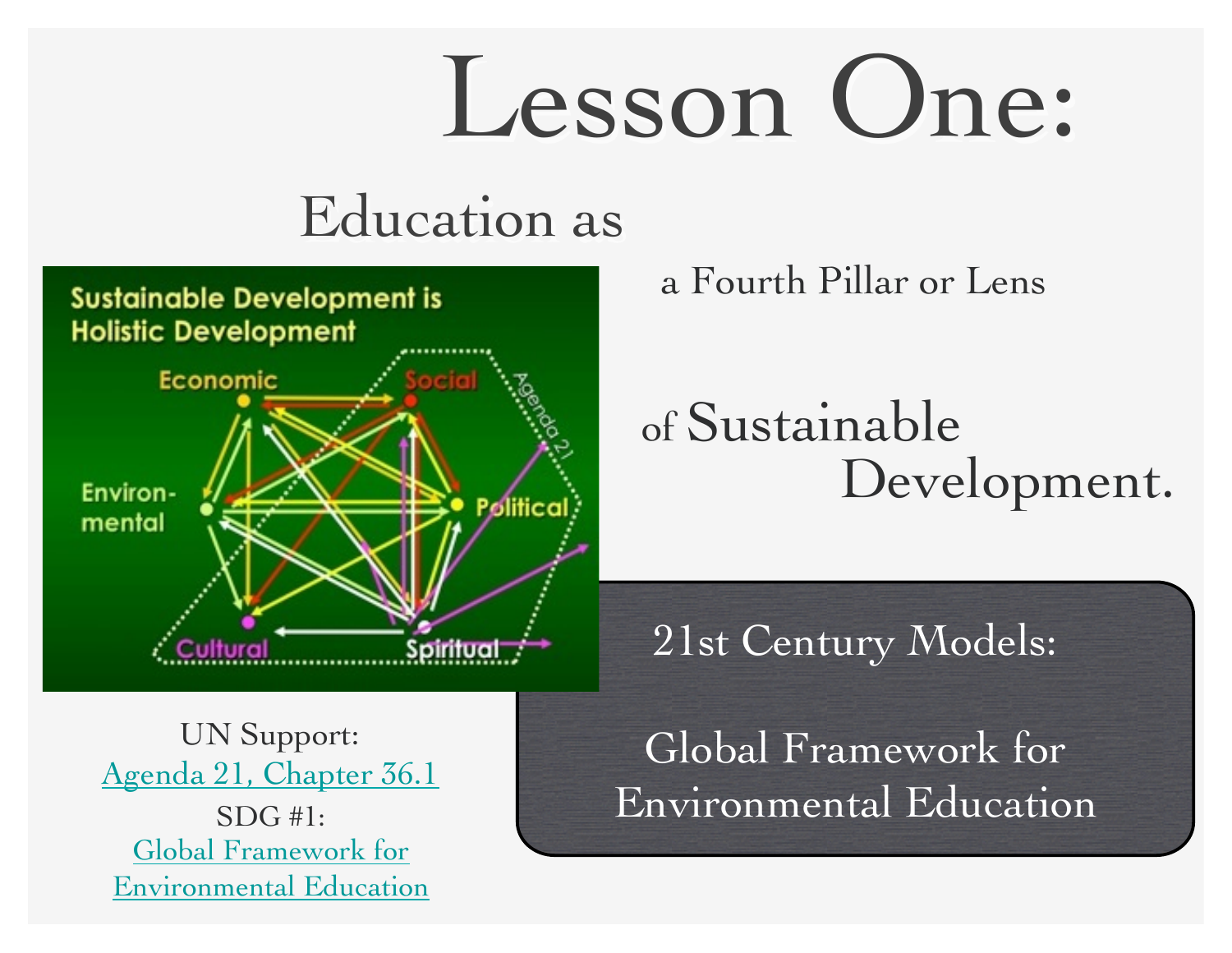Official Designation and Recognition of...

### Lesson Two:

21st Century Models:

Transformation to Sustainable Societies





UN CSD Education Caucus: as a broad-based multi-stakeholder, intergenerational platform Community of Educators."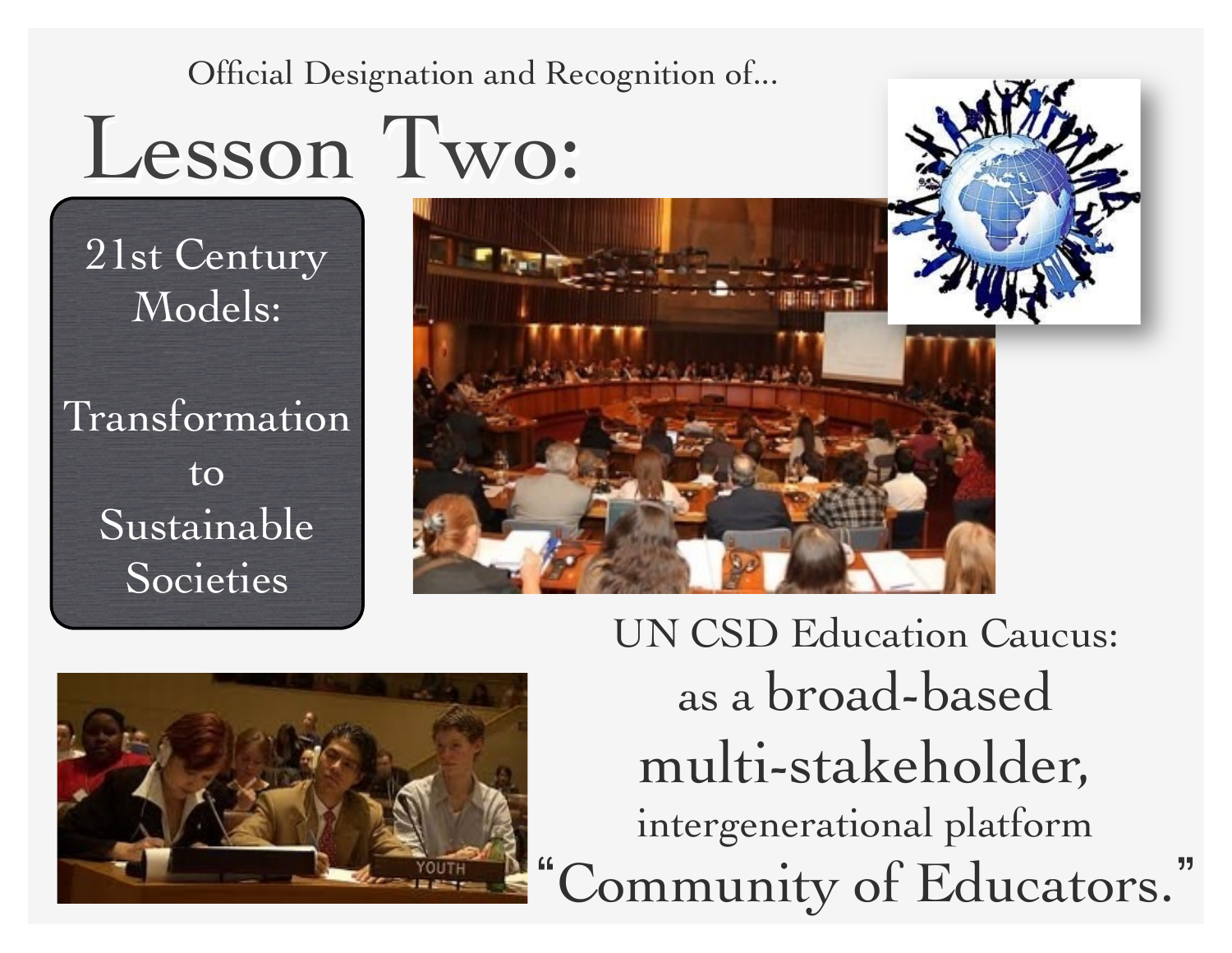

Official Designation and Recognition of...

## Lesson Three:

Recognition and acknowledgement of the concept of a 21st Century

"well-prepared society"

in terms of environmental education

Models:

Well-Prepared Societies and Global Responsibilities



and

sustainable development.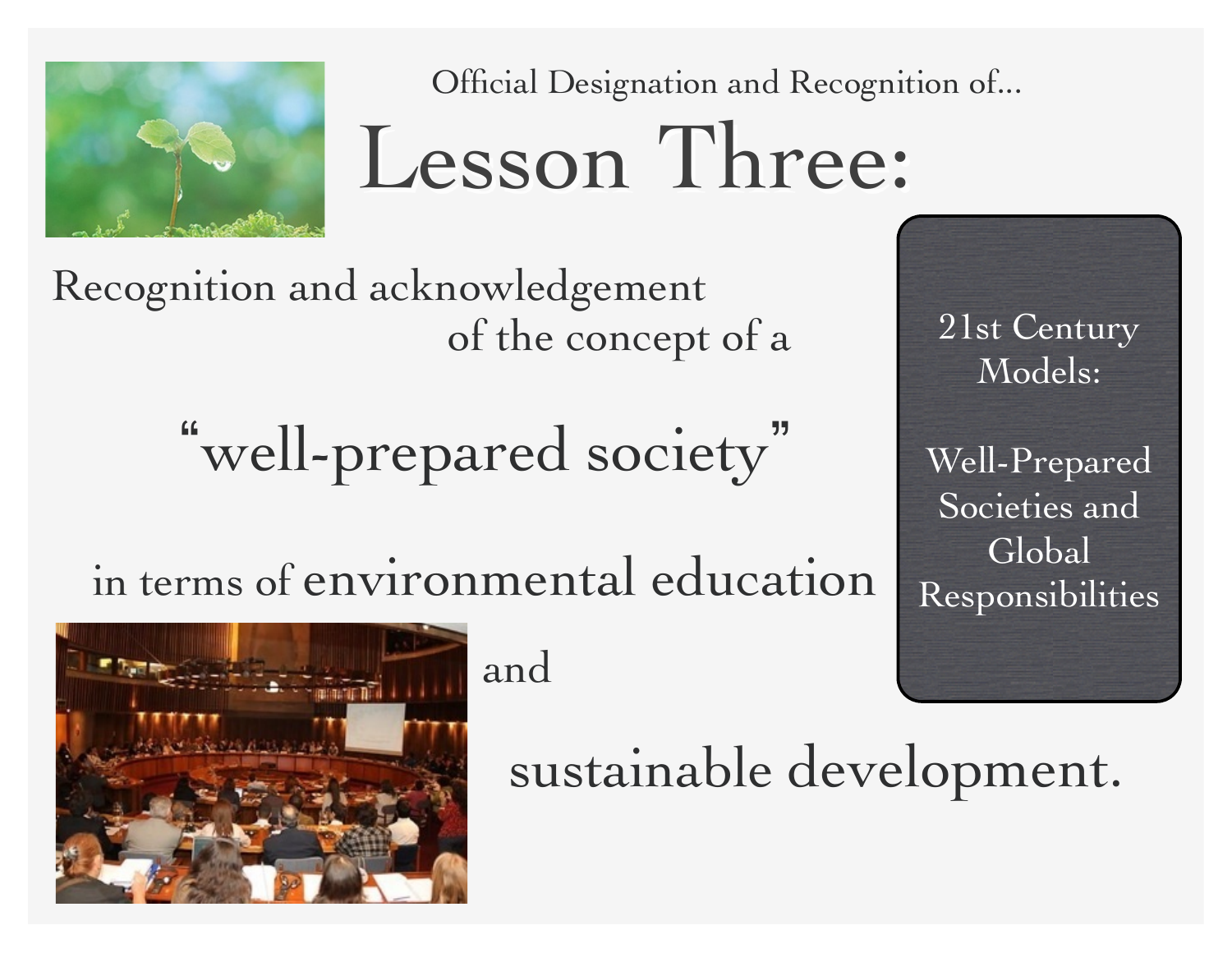Official Designation and Recognition of...

### Lesson Four:

21st century models and approaches

"No amount of sophistication is going to allay the fact that all your knowledge is about the past and all your decisions are about the future."

Ian E Wilson

based upon learning systems...



be they organizational or institutional.

21st Century Models: Institutional Framework and SDGs for Sustainable Development